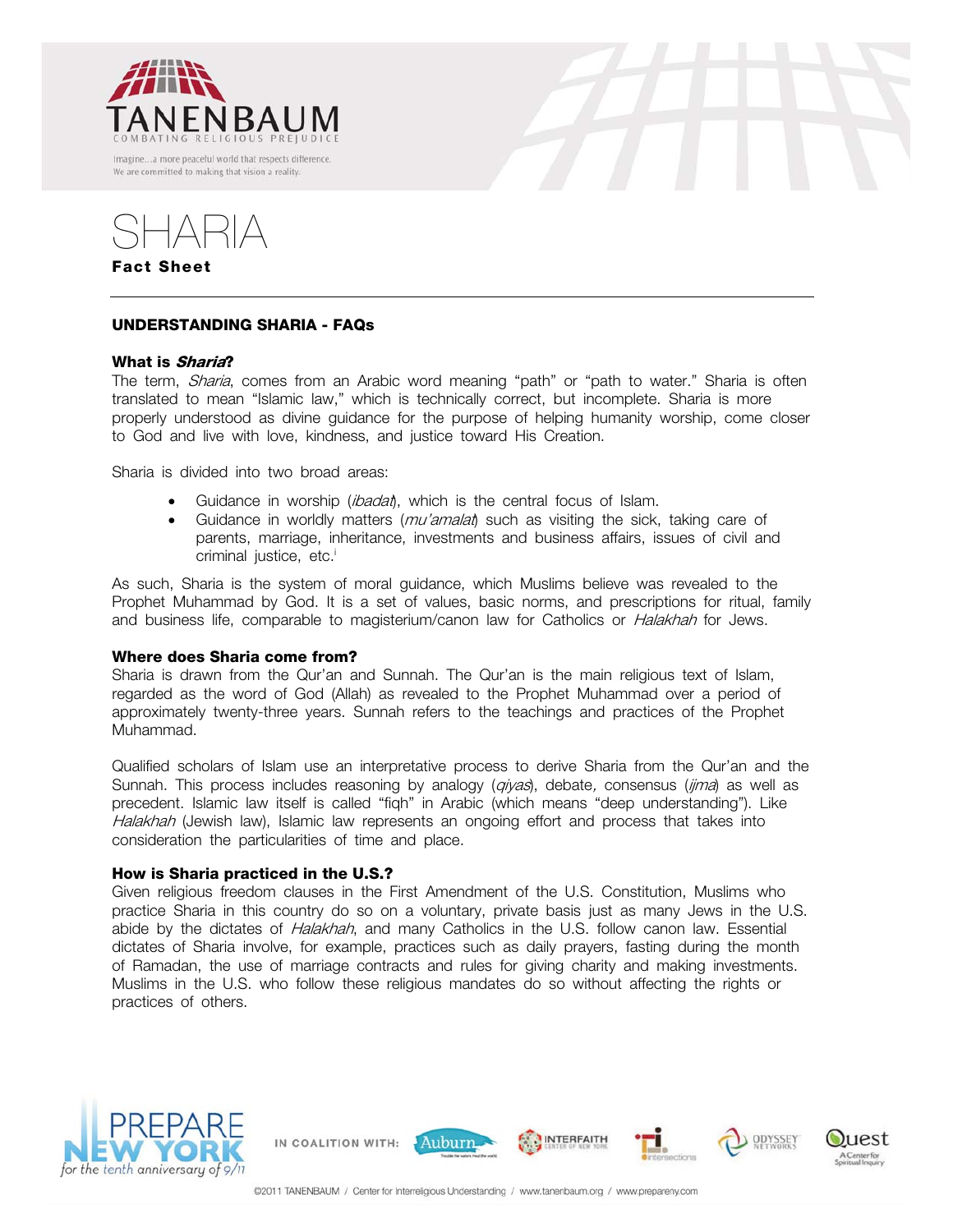## **How is Sharia practiced in other countries?**

Over the centuries and across the globe, Islam has been variously interpreted and practiced in a variety of ways, though the Sharia was always based on the sacred text. Historically, Sharia functioned as a flexible system across diverse communities. Until more modern times, the system of Sharia and the laws of the state were generally kept separate because the community – rather than the state – protected the independence of the scholars charged with interpreting Sharia in the context of their times by providing them with financial support. This is not always the situation in the  $21<sup>st</sup>$  century and there are countries, like Saudi Arabia, where the religious scholars are supported and aligned with the rulers.

Another way that some people think about Sharia is through the lens of different legal systems across the globe. At its most basic and oversimplified level, these include: common law (a system derived from the English, which includes reliance on case law and precedent); civil law (a system derived from the French, which relies on statutes rather than precedent); customary law which reflects widely accepted practices that grow from the local, the ground up, and which people/nations feel obliged to follow; and religious legal systems (which may include practices noted above such as reliance on precedent) including canon law, Sharia and Halakhah.

The systems used in different countries vary and have been classified as primarily monosystems that reflect one of the above or various mixed systems that blend two or more systems. Today, Sharia operates primarily as a:

- **Monosystem** (Examples: Afghanistan, Saudi Arabia)
- **Mixed System of Sharia and Civil Law** (Examples: Iran, Iraq and Morocco)
- **Mixed System of Sharia and Customary Law** (Example: United Arab Emirates)
- **Mixed System of Sharia and Common Law** (Examples: Pakistan, Sudan)
- **Mixed System of Sharia, Civil Law and Customary Law** (Examples: Jordan, Kuwait)
- **Mixed System of Sharia, Common Law and Customary Law** (Examples: India, Kenya)
- **Mixed System of Sharia, Common Law, Civil Law and Customary Law** (Examples: Qatar, Somalia)
- **Mixed System of Civil Law, Common Law, Jewish Law and Sharia** (Example: Israel)<sup>ii</sup>

## **What does Sharia address?**

Sharia provides guidance for living, and includes recommended and prohibited actions on such matters as: religious practices, ritual purity, diet, clothing and modesty, general relations between the sexes, marriage, divorce, inheritance, charitable giving, investments, business contracts, criminal law, war and peace, etc. Most of it is not meant to be government-enforced, because Sharia is largely a matter of conscience and personal practice.

## **What are Sharia's objectives?**

Sharia has five main objectives: to protect life, property, lineage, religion, and intellect. The overarching objective is to establish social justice, fairness, mercy and security in societies. As such, Sharia addresses both civil and criminal issues, and its principles provide guidance for both personal and moral aspects of life. For the most part, Sharia is overwhelmingly concerned with personal religious observance such as prayer and fasting.

Because much of Sharia is interpretative, it has a degree of flexibility and functions differently in diverse societies and cultures.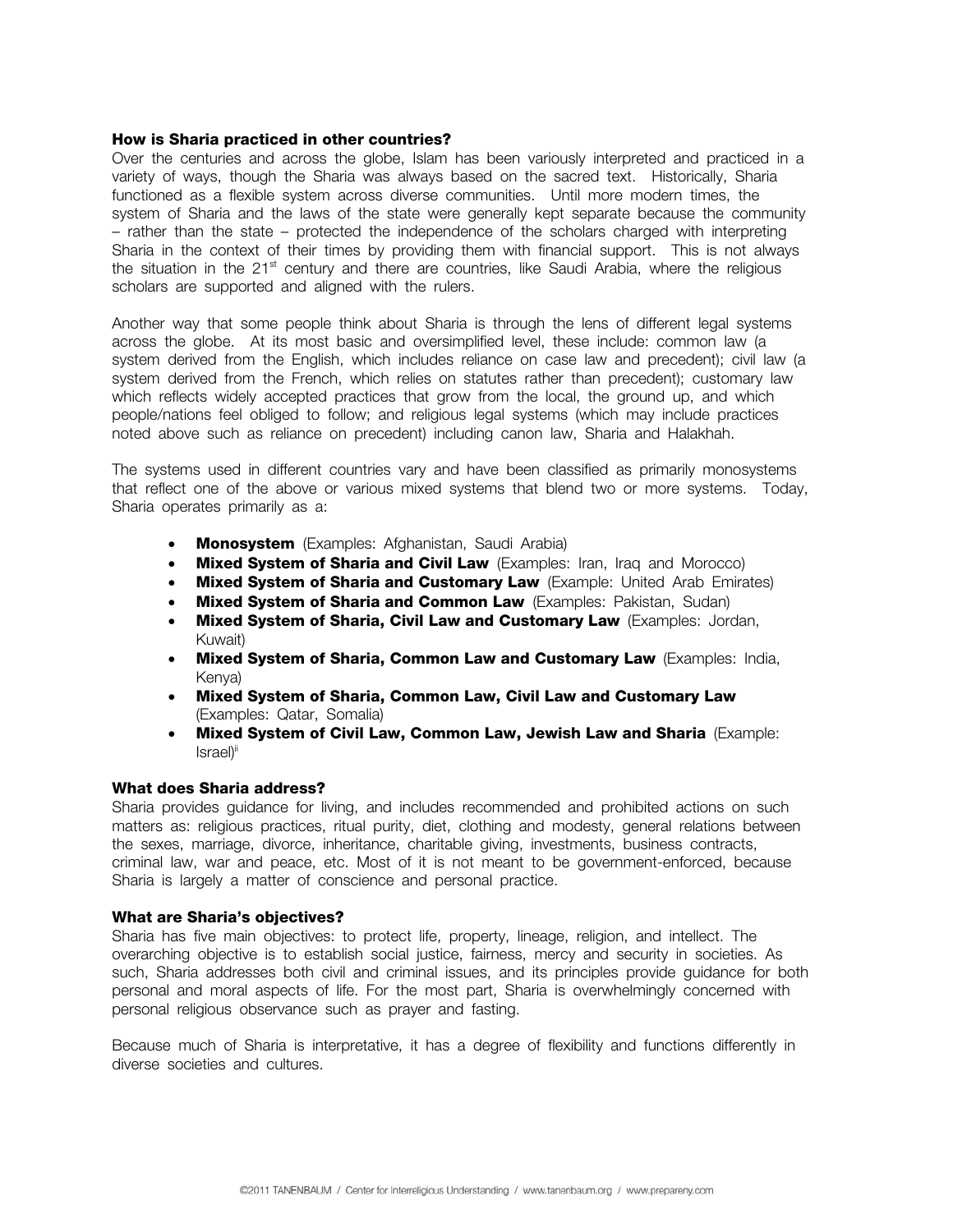## **What are Sharia's criminal punishments?**

Hudud laws are centuries-old punishments specified within the system of Sharia for major crimes such as killing, adultery or theft. Some people mistakenly equate Sharia with *hudud* laws, but these criminal laws and punishments represent only one small part of Sharia. In practice, how Islamic law and the *hudud* component are interpreted and applied can depend on who is empowered to define the parameters of Sharia as well as how and where they were educated.

Today, *hudud* is only applied in a handful of nations such as Iran and Saudi Arabia. In most nations with mixed systems of Sharia and other forms of law, *hudud* laws are not applied. Many Muslims consider the way *hudud* is practiced in, for example, Saudi Arabia, not to be in compliance with the true meaning of Sharia because these laws are not uniformly applied and because *hudud* is properly applied only in a state that adheres to all Islamic principles including the mandate of the sacred text that Sharia must be "just, merciful and a means for furthering the common good."iii

## **Who are Sharia adherents?**

As in many religious traditions, Muslims practice in a range of ways, which can vary from nation to nation, culture to culture, community to community, individual to individual. People may seek to live up to all or some of the Sharia dictates as they understand their obligations. As Sharia covers a range of daily behaviors and practice, most observant Muslims consider themselves to be Sharia compliant even when they are not practicing every aspect addressed within the scope of Sharia.

## **How does Sharia compare with the sacred laws of other religions?**

Many religions include some kind of sacred dictates or law such as the Ten Commandments, natural law, canon law, *Halakhah* and *dharma*. Each of these include essential or "core" prescriptions that govern daily life (worship, family life, lifestyle practices, charity and ethical business dealings). Many religions also have traditions sometimes understood as "political theology" (religious rules for war and peace, responding to crimes, etc).

For example, canon law is binding for Catholics in a way that is similar to *Halakhah* (Jewish sacred law) for Jews and Sharia for Muslims. The primary sources of the teaching authority of the Catholic Church (Magisterium) are the Bible and apostolic tradition, which can be considered analogous to Qur'an and Sunnah. Sharia and canon law both emphasize the family and the connection between sex and reproduction.

In the U.S., one can follow the essential or core parts of a sacred law (e.g., ritual, marriage, etc.) within the parameters of the U.S. legal system. Sharia and *Halakhah* are similar in a range of subjects, methodology, content, and even specific rulings (not eating pork, modesty in clothing, circumcision, etc). Therefore, some Jewish rabbis and groups have voiced concern that laws that would ban Sharia would also endanger their right to follow *Halakhah*, which is why they are speaking out against this campaign.<sup>iv</sup>

#### **How does sacred law interact with secular law and the U.S. Constitution?**

Many religions and churches have some kind of sacred law that serves as a spiritual guide for the believer on how to live one's life. In the United States, the religion clauses of the First Amendment of the U.S. Constitution have two related mandates: first, that the state may not establish a religion (i.e., neither the federal nor the state nor local governments may impose a religion on the people); and secondly, that all people within the nation have the freedom to practice their own religion (or to choose not to believe). The First Amendment states: "Congress shall make no law respecting an establishment of religion, or prohibiting the free exercise thereof."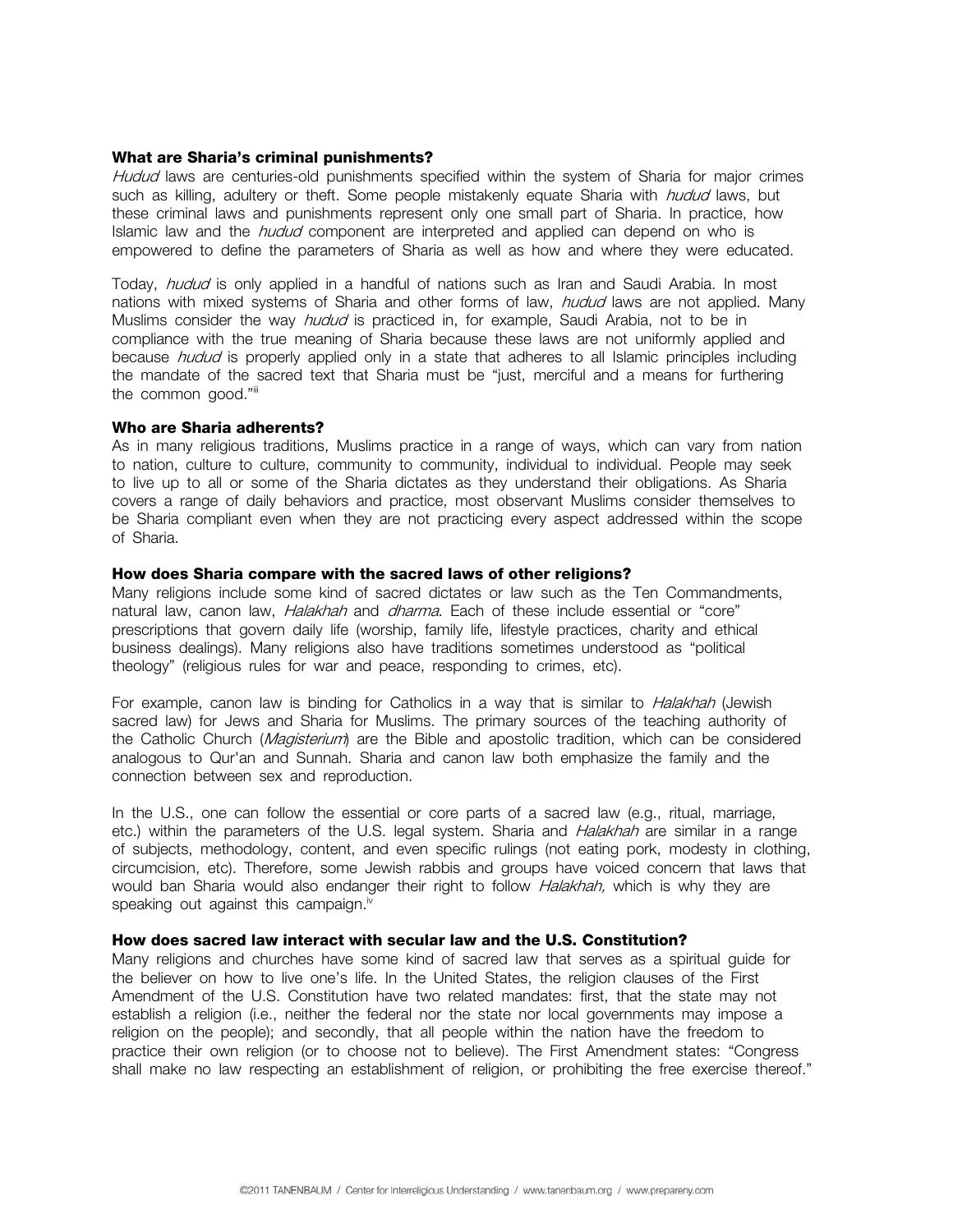This means that in the U.S., individuals, families, and religious and private groups are free to follow their own sacred laws, provided they are voluntary, people are free to join or leave, and the freedom and rights of others are respected. For example, when observant Jews divorce, they may have a secular divorce and legally be allowed to remarry. However, if they wish to religiously remarry pursuant to their sacred Jewish laws, they will also need a religious divorce called a "Get." Currently, in the U.S., there are numerous religious groups that enjoy their own sacred religious laws and lifestyles (Catholics, Jews, Baptists, Amish, Buddhists, Quakers, communes, among many others).

On occasion, secular/civil law has imposed a limitation on particular sacred/religious laws, to ensure that the public interest is protected. For example, polygamy is now prohibited and religious groups that practiced it may no longer do so.

## **What do people mean when they talk about a "Sharia scare" – also characterized as "creeping Sharia"?**

"Creeping Sharia," refers to an idea that has emerged in some parts of popular culture, social and other media that American Muslims are trying to impose Islamic law as the governing law within America. Based on this idea, an "anti-Sharia bill" is being introduced in states across the nation. Arizona attorney David Yerushalmi<sup>v</sup> has developed a template for what has become an anti-Sharia legislation movement entitled "American Laws for American Courts."vi He developed the template for the American Public Policy Alliance, which takes the position that "one of the greatest threats to American values and liberties today" comes from "foreign laws and foreign legal doctrines," including "Islamic Shari'ah law," that have been "infiltrating our court system."vii

Mr. Yerushalmi is General Counsel to the Washington, D.C.-based Center for Security Policy. In 2010, the Center for Security Policy published a report entitled Shari'ah: The Threat To America, An Exercise in Competitive Analysis, Report of Team 'B' I'<sup>iii</sup>

The authors describe their report as "concerned with the preeminent totalitarian threat of our time: the legal-political-military doctrine known within Islam as 'Sharia.'"<sup>ix</sup> They state that the report is "designed to provide a comprehensive and articulate 'second opinion' on the official characterizations and assessments of this threat as put forth by the United States government."<sup>x</sup>

Sharia has become a subject of political focus in the U.S. Politicians who have voiced opposition to Sharia include Mike Huckabee, Newt Gingrich, Peter King and Sarah Palin.<sup>xi</sup>

## **When people express concern that Sharia poses a threat in the U.S., what are they usually talking about?**

People who have a concern that Sharia poses a threat to the U.S. usually base this on an extreme type of scripturalism (i.e., literal adherence to the scriptures) in which one selectively cites verses from a sacred text and takes the position that true believers behave only according to the selected verses.<sup>x</sup> Small groups of Muslims practice this extreme scripturalism in contrast to the many who understand and interpret the verses and text over time and within the context of the other verses within the scriptures.

It is noteworthy that within other religious communities extreme interpretations of text exist but are not followed by mainstream practitioners. As noted by Ali and Duss, Jewish adherents today are not known for stoning disobedient sons to death (Deut. 21:18- 21), and Christians are not known for promoting the slaying of all non-Christians (Luke 19:27). $^{x}$ 

Muslim scholars historically agree on certain core values of Sharia, which are theological and ethical, not political. Thus, Sharia is essentially a personal religious law that provides moral guidance for the vast majority of Muslims, including those in the U.S.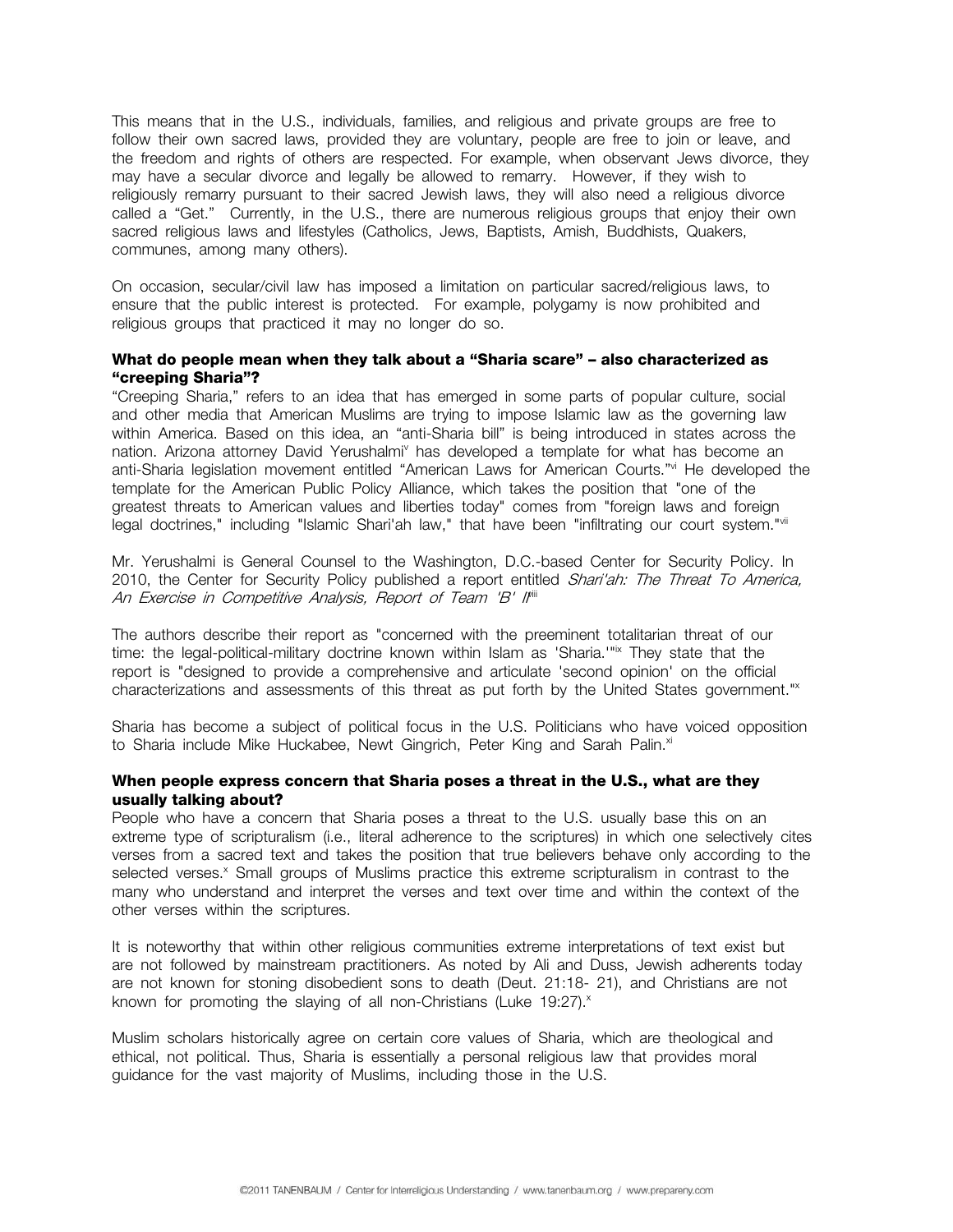## **How does the concern about what is called the "Sharia threat" affect Muslims in the U.S.?**

When Sharia is equated with extreme scripturalism and as a "totalitarian threat," the resulting inference is that all followers of Sharia pose a threat to the very foundation of American values and lifestyle. These concerns have been voiced widely across various media, often without being explained or put into context. The result is that many people are suspicious of observant Muslims and, often, of anyone who self-identifies as Muslim. This affects the way many people view their Muslim neighbors, schoolmates, and co-workers.

Some believe that concerns about the "Sharia threat" led to support for the Congressional hearings conducted by Representative Peter King on domestic terrorism and Muslim radicalization on March 10, 2011, which focused solely on these issues within the Muslim community and not across the full breadth of the U.S.<sup>xii</sup> In contrast, Senator Dick Durbin led hearings on the civil rights of American Muslims. Both received criticism for the foci of their hearings, but there was far more extensive media coverage both pro and con of the King Hearings than the Durbin Hearings.

## **Where has Sharia been banned and what states are considering banning it?**

States that have acted to ban Sharia have done so legislatively and also through general ballot initiatives. The Missouri House of Representatives passed a bill in April, 2011 that would stop the courts from considering Sharia law, or any other "foreign law, legal code, or system" when ruling on cases. The bill, which was introduced in March 2011, passed by a vote of 102-51. $x$ iii In November 2010, Oklahoma approved a state constitutional amendment forbidding its courts from relying on international or Sharia law in deciding cases. This resulted in litigation and, as of this writing, it is not in force.

As of June 2011, 24 states are considering, have pursued, or are pursuing "anti-Sharia" legislation. These include: Alabama, Alaska, Arkansas, Arizona, Florida, Georgia, Iowa, Idaho, Indiana, Kansas, Louisiana, Maine, Missouri, Mississippi, Nebraska, New Jersey, New Mexico, Oklahoma, South Carolina, South Dakota, Tennessee, Texas, Utah and Wyoming.<sup>xiv</sup>

## **What is taqiyya and how is it related to the issue of the "Sharia threat"?**

Many of the people who express concern about a "Sharia threat" take the position that people will lie to cover their pursuit of extreme scripturalism. In explaining this belief, they refer to an Arabic word, *taqiyya*, which refers to concealing one's faith when one fears death (some interpret this word to mean religiously justified lying.) However, the concept of tagivya is primarily applicable in the context of a war where one's life is threatened.

The concept of taqiyya moved into U.S. consciousness during the 2010 debate over Park51 ("Ground Zero Mosque.") When Imam Feisal Abdul Rauf stated that the proposed Park51 Islamic Center in New York would be a venue for interfaith dialogue, The Center for Security Policy's Frank Gaffney wrote in *The Washington Times*: "To be sure, Imam Rauf is a skilled practitioner of the Sharia tradition of taqqiya, deception for the faith."<sup>xv</sup> Others from many different traditions, who knew and had worked with Imam Rauf for many years, disagreed that there was any deception whatsoever.

As with the misinterpretation of Sharia as solely extreme scripturalism, the characterization of tagiyya as a routine practice used to protect extreme interpretations of Islam, can stimulate fear and the suspicion that self-identified Muslims and observant Muslims are or are prepared to be liars, simply by virtue of being followers of Islam.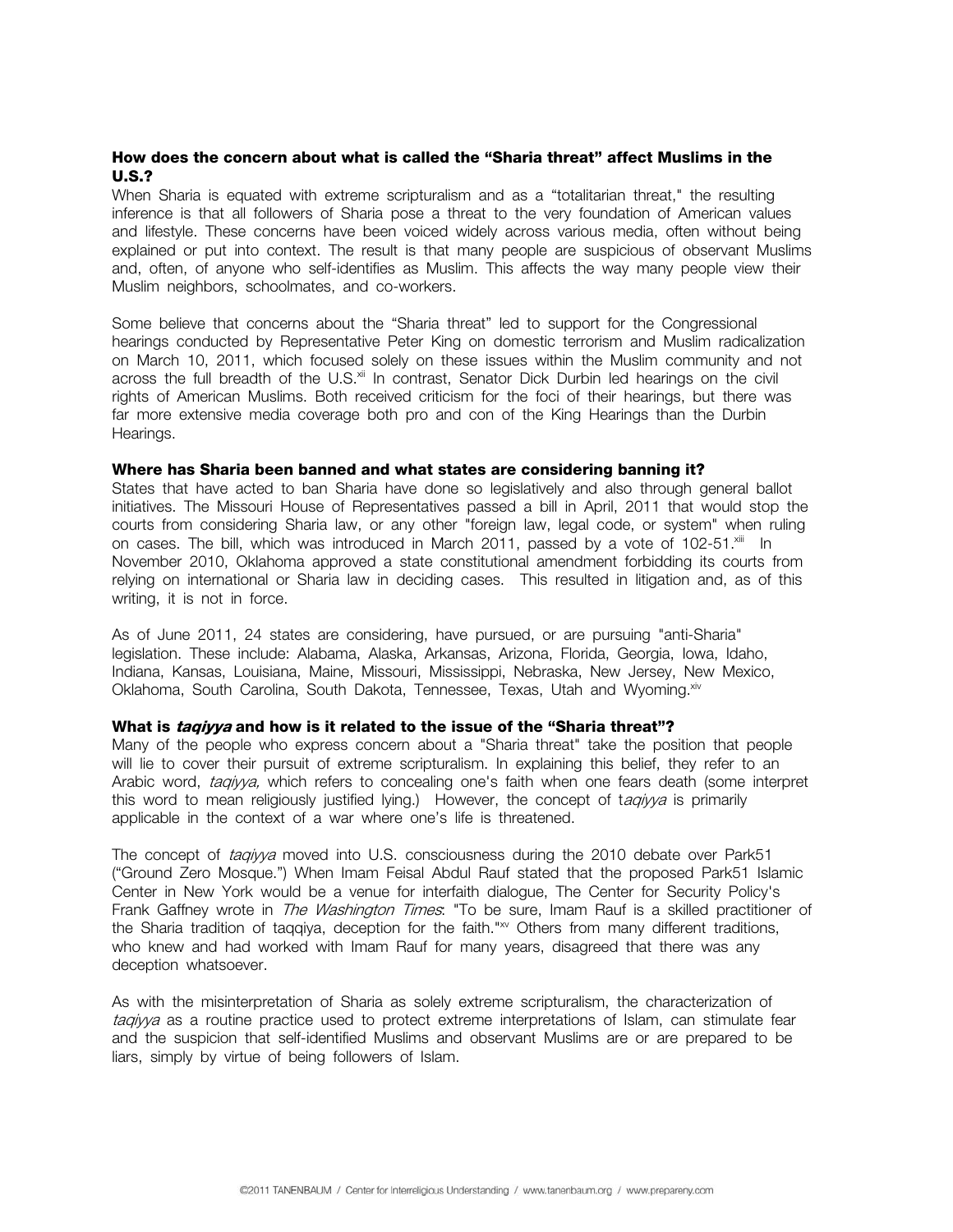## **What is the primary concerns about Sharia in the U.S.?**

Many people are concerned that Sharia is the foundation for a totalitarian government. This is a misperception based on a belief that Sharia is inflexible, removes human choice, and is contrary to freedom.

This definition of Sharia does not take into account Islam's interpretative practices and the range of Islamic practices and varying interpretations of Islam and Sharia around the globe.

However, it is accurate to say that there are Muslim-majority nations that are and have recently been ruled by authoritarian leaders, where democracy is not being practiced and a form of Sharia is a partial or complete basis for the legal system. It is also accurate that in some of these nations, there have been violations of human rights, including the rights of women, by the Taliban and others. Sometimes these groups state that their acts are religiously justified, as when the Taliban says it follows the "true Islam" and Sharia.

However, such beliefs and practices are in stark contrast with other Muslim majority countries where women exercise broad rights and have assumed leadership positions – practices that are also stated to be religiously justified. For example, there are five Muslim majority nations (Indonesia, Pakistan, Bangladesh, Turkey, Kyrgyzstan) that have elected female heads of state.

## **What is mainstream Islam's position on loyalty to one's country?**

The Amman Message, initiated by H.M. King Abdullah II of Jordan, was issued in July 2005 following an international conference of 200 Islamic scholars from 50 countries. Participating scholars agreed that Islam prohibits terrorism and that Muslims must abide by international law.<sup>xvi</sup> The Amman Message states:

Islam rejects extremism, radicalism and fanaticism—just as all noble, heavenly religions reject them—considering them as recalcitrant ways and forms of injustice. Furthermore, it is not a trait that characterizes a particular nation; it is an aberration that has been experienced by all nations, races, and religions. They are not particular to one people; truly they are a phenomenon that every people, every race and every religion has known.<sup>xvii</sup>

Similarly, the Islamic Society of North America issued a statement in 2005 saying that:

It is a well established Islamic principle that citizens of a nation, regardless of its religious makeup, are required not only to uphold the laws of that country, but also to safeguard and protect the security and well being of the country and its people.<sup>xviii</sup>

## **Can Muslims be true to America and to their religion at the same time?**

Yes. Islam makes a distinction between *din* (religion) and *dawla* (civil government). *Dawla* (civil government) protects basic secular matters, such as life, property and freedom. According to Islamic teachings, anyone living under the protection of a civil government owes obedience to that government. It does not matter the type of government, or whether one is living in a Muslim majority country. Muslim minorities living in secular societies or where another religion is dominant implicitly enter into a social contract with that government. Islam requires them to respect and uphold that society's form of government.

Because the Constitution is the supreme "law of the land," in the U.S., Islamic teachings forbid American Muslims from trying to establish any other kind of government. Under the current system of government, American Muslims enjoy the same benefits as other Americans: the American dream, freedom, opportunity, America's natural beauty, our dynamic culture, etc.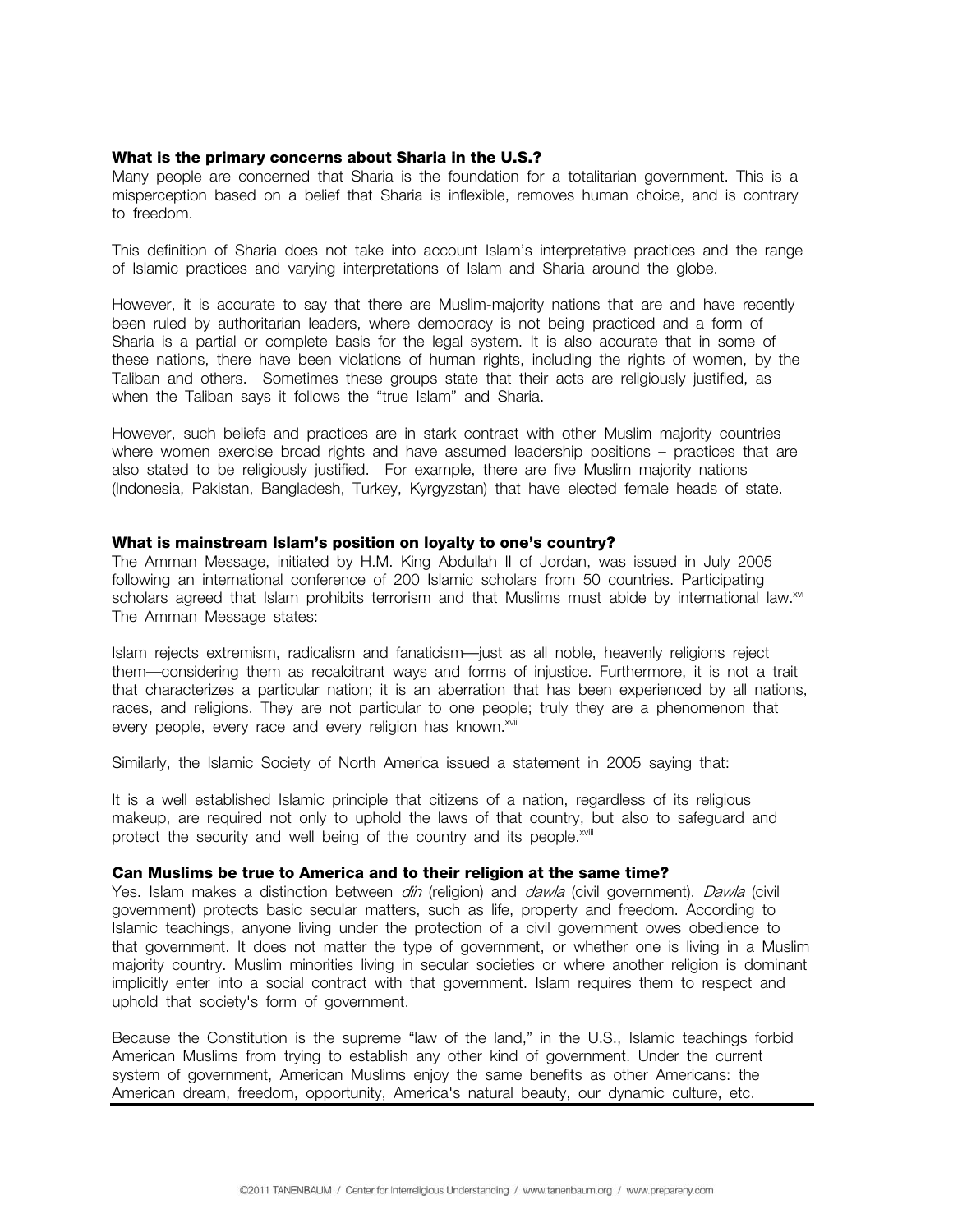The content of this Fact Sheet is adapted by Tanenbaum and Tanenbaum is responsible for its contents. It is drawn from a number of sources including a Webinar on Sharia produced by the Islamic Networks Group (ING). ING is a non-profit, educational organization that promotes religious literacy and mutual respect through on-site presentations, cultural competency seminars and interfaith dialogues. Founded in 1993, ING and its affiliates serve communities of all faiths or none throughout the United States. The ING materials are used with the organization's permission. Other important sources include a Backgrounder from the Council on Foreign relations by Toni Johnson and Lauren Vriens, "Islam: Governing Under Shari'a." Tanenbaum expresses its appreciation to ING and also to Ingrid Mattson, Professor and Director, Duncan Black Macdonald Center for the Study of Islam and Christian-Muslim Relations, Hartford Seminary for their review and assistance in the preparation of this Fact Sheet.

- Tim Murphy, "Meet the White Supremacist Leading the GOP's Anti-Sharia Crusade," Mother Jones, 1 March 2011 <http://motherjones.com/politics/2011/02/david-syerushalmi-sharia-ban-tennessee>.
- vi Jill Schachner Chanen, "Anti-Sharia Bills Under Review," ABA Journal, 1 May 2011
- <http://www.abajournal.com/magazine/article/the\_law\_of\_the\_land/>.

x Wajahat Ali and Matthew Duss, "Understanding Sharia Law," Center for American Progress, 31 March 2011 <http://www.americanprogress.org/issues/2011/03/sharia\_law.html>.

<http://www.politico.com/blogs/bensmith/0411/2012\_candidates\_stake\_out\_positions\_on\_sharia.html>. Andrea Elliott, "The Man Behind the Anti-Shariah Movement," The New York Times, 30 July 2011 <http://www.nytimes.com/2011/07/31/us/31shariah.html?\_r=1&emc=eta1>.

i <sup>i</sup> With respect to marriage, scholars may differ over the exact boundaries between ibadat vs. mu'amalat, which is similar to Catholicism, where canon law covers ritual and marriage, and its moral and social magisterium covers various social issues.

ii "Muslim Law Systems and Mixed Systems With A Muslim Law Tradition," JuriGlobe, University of Ottawa, <http://www.juriglobe.ca/eng/sys-juri/class-poli/droit-musulman.php>.

iii Ingrid Mattson, Personal Interview, 8-12 July 2011.

<sup>&</sup>lt;sup>iv</sup> Ron Kampeas, "Anti-Sharia Laws Stir Concerns that Halachah Could Be Next," Jewish Week, 1 May 2011 <http://www.thejewishweek.com/news/national/anti\_sharia\_laws\_stir\_concerns\_halachah\_could\_be\_next>.

Andrea Elliott, "The Man Behind the Anti-Shariah Movement," The New York Times, 30 July 2011 <http://www.nytimes.com/2011/07/31/us/31shariah.html?\_r=1&emc=eta1>.

vii Emperor, "ADL: Hate-monger, David Yerushalmi a Driving Force Behind Anti-Sharia Efforts," Loonwatch.com <http://www.loonwatch.com/2011/03/adl-hate-monger-david-yerushalmi-a-driving-force-behind-anti-shariaefforts/>.

viii Center for Security Policy, "Sharia: The Threat to America," 13 September 2010 <http://www.centerforsecuritypolicy.org/p18523.xml>.

<sup>&</sup>lt;sup>ix</sup> Matt Cover, "National Security Experts: Shariah Law Is 'Preeminent Totalitarian Threat of Our Time,"" CNSNews.com, 20 September 2011 <http://www.cnsnews.com/node/75520>.

xi Ben Smith, "2012 Candidates Stake Out Positions on Sharia," Politico.com, 11 April 2011

<sup>&</sup>lt;sup>xii</sup> Sarah Posner, "Sharia threat bandwagon just keeps rolling on," Guardian.co.uk, 16 March 2011 < http://www.guardian.co.uk/commentisfree/belief/2011/mar/16/sharia-threat-bandwagon-king-hearing>.

xiii Jason Hancock, "Missouri House Votes to ban Sharia Law," Stltoday.com, 20 April 2011 <http://www.stltoday.com/news/local/govt-and-politics/political-fix/article\_e30151d6-6b9b-11e0-8dd3-001a4bcf6878.html>.

xiv Jillian Rayfield, "Missouri house Passes Ban on Sharia Law," Talkingpointsmemo.com, 21 April 2011 <http://tpmmuckraker.talkingpointsmemo.com/2011/04/missouri\_house\_passes\_ban\_on\_sharia\_law.php>.

xv Frank J. Gaffney Jr., "A Shrine to Sharia," The Washington Times, 28 June 2010

<sup>&</sup>lt;http://www.washingtontimes.com/news/2010/jun/28/a-shrine-to-sharia/>.

xvi "The Amman Message," 1 March 2007 <http://www.ammanmessage.com/>.

xvii "The Amman Message," 1 March 2007

<sup>&</sup>lt;http://ammanmessage.com/index.php?option=com\_content&task=view&id=16&Itemid=30&limit=1&limitstart=1>. Compare, Thomas Hegghammer, "The Rise of the Macro-Nationalists," The New York Times, 30 July 2011